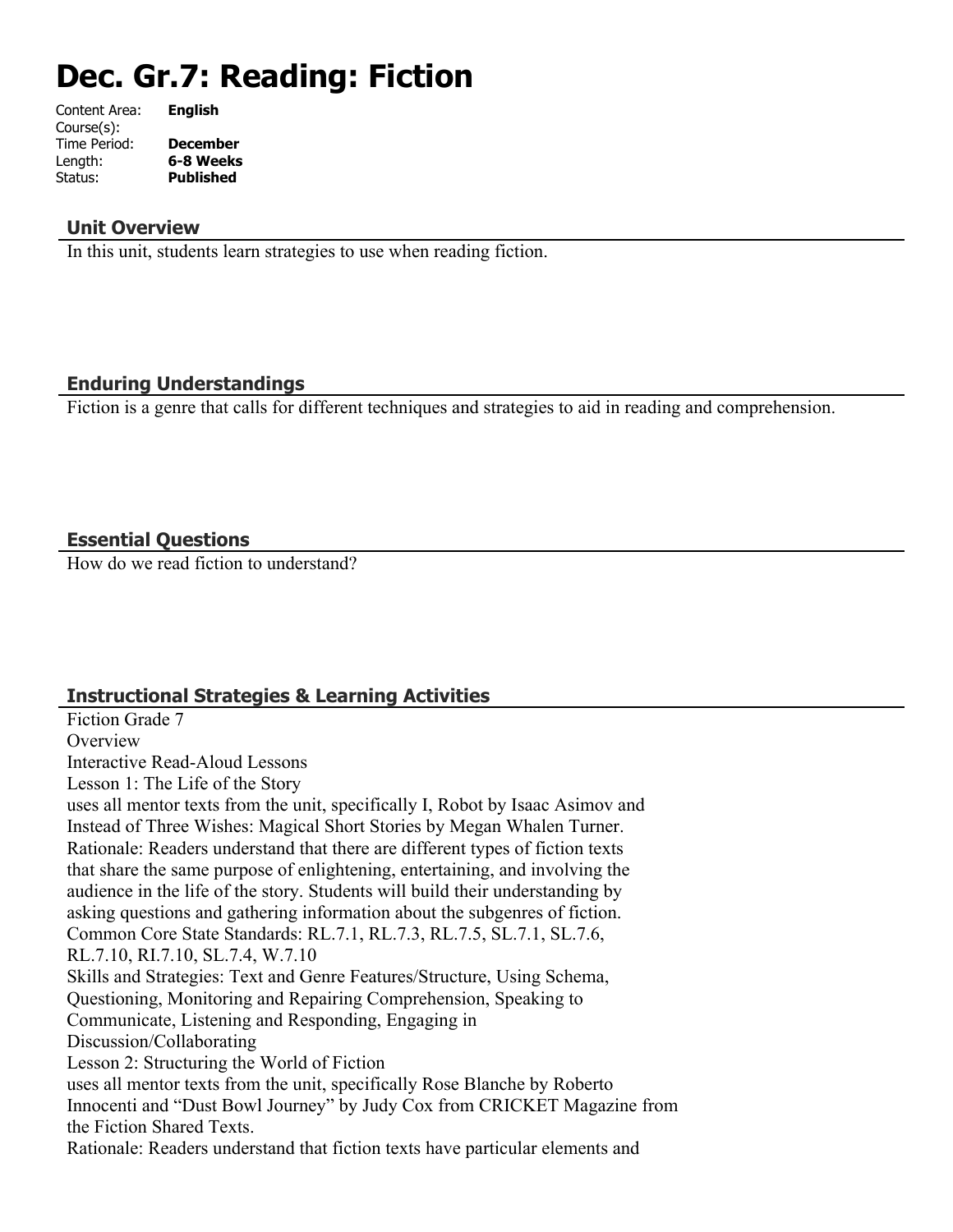chronological structures. Students will explore fiction texts, paying particular attention to the story elements and how scenes or chapters fit together to create an overall narrative structure. Common Core State Standards: RL.7.1, RL.7.3, RL.7.5, SL.7.1, SL.7.6, RL.7.9, RL.7.10, RI.7.10, SL.7.4, L.7.2, W.7.4, W.7.10 Skills and Strategies: Text and Genre Features/Structure, Using Schema, Questioning, Determining Importance, Monitoring and Repairing Comprehension, Speaking to Communicate, Listening and Responding, Engaging in Discussion/Collaborating Lesson 3: Analyzing the Elements of Drama uses The Miracle Worker: A Play by William Gibson and "The Fate of Medusa" by Mark Hamilton from the Fiction Shared Texts. Rationale: Readers recognize that different fiction subgenres, such as drama, contain various elements that are necessary to shape the story. Students will analyze the structure of a play and how the elements of drama contribute to the development of the play and the ideas it conveys. Common Core State Standards: RL.7.1, RL.7.3, RL.7.5, SL.7.1, SL.7.6, RL.7.10, RI.7.10, SL.7.4, L.7.2, W.7.4, W.7.10 Skills and Strategies: Text and Genre Features/Structure, Questioning, Visualizing, Making Inferences, Determining Importance, Monitoring and Repairing Comprehension, Speaking to Communicate, Listening and Responding, Engaging in Discussion/Collaborating

uses America Street: A Multicultural Anthology of Stories by Anne Mazer (Ed.).

Rationale: Readers understand that there are different types of conflicts present in fiction. Students will analyze

fiction stories to identify the type, nature, and resolution of conflicts in order to understand how they affect the plot

and characters.

Common Core State Standards: RL.7.1, RL.7.3, RL.7.4, RL.7.6, RI.7.6, SL.7.1, SL.7.6, L.7.4, RL.7.10, RI.7.10,

SL.7.4, W.7.10

Skills and Strategies: Using Schema, Visualizing, Making Inferences, Determining Importance, Speaking to Communicate, Listening and Responding, Engaging in Discussion/Collaborating

Lesson 5: Exploring Characters and Points of View

uses The Mostly True Adventures of Homer P. Figg by Rodman Philbrick and "Dust Bowl Journey" by Judy Cox

from CRICKET Magazine from the Fiction Shared Texts.

Rationale: Readers pay close attention to who is narrating a story and consider how the narrator influences how

the story is told. Students will explore how the author of the historical fiction text The Mostly True Adventures of

Homer P. Figg develops and contrasts the points of view of two different narrators.

Common Core State Standards: RL.7.1, RL.7.5, RL.7.6, SL.7.1, SL.7.6, L.7.4, RL.7.10, RI.7.10, SL.7.4, L.7.2,

W.7.4, W.7.10

Skills and Strategies: Text and Genre Features/Structure, Using Schema, Making Inferences, Determining Importance, Synthesizing, Speaking to Communicate, Listening and Responding, Engaging in Discussion/ Collaborating

Lesson 6: The Power of Historical Settings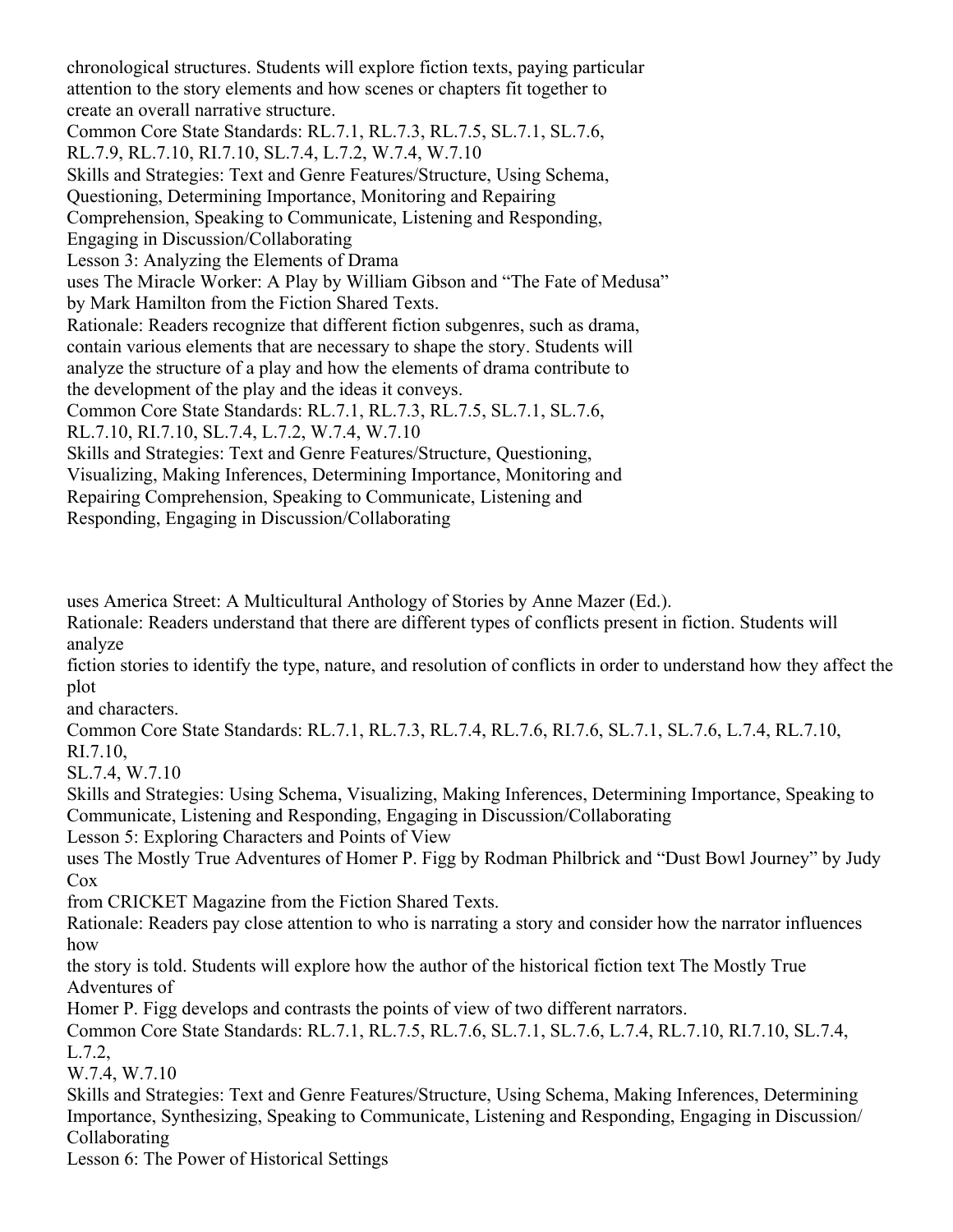uses The Mostly True Adventures of Homer P. Figg by Rodman Philbrick.

Rationale: Readers recognize the power of historical settings and how fiction writers use history in their stories to

shape characters and plot development. Students will analyze the relationships among historical settings, characters, and plot development.

Common Core State Standards: RL.7.3, RL.7.5, RL.7.6, RL.7.9, SL.7.1, SL.7.6, RL.7.10, RI.7.10, SL.7.4, L.7.2,

W.7.4, W.7.10

Skills and Strategies: Text and Genre Features/Structure, Using Schema, Making Inferences, Determining Importance, Synthesizing, Speaking to Communicate, Listening and Responding, Engaging in Discussion/Collaborating

Lesson 7: Identifying the Theme or Central Idea

uses The Mostly True Adventures of Homer P. Figg by Rodman Philbrick.

Rationale: Readers of fiction recognize that many stories address and are connected by particular themes and central ideas. Students will identify the themes and consider the central idea(s) in terms of morals, lessons, and themes across a text.

Common Core State Standards: RL.7.1, RL.7.2, RL.7.5, SL.7.1, SL.7.6, RL.7.10, RI.7.10, SL.7.4, W.7.10 Skills and Strategies: Text and Genre Features/Structure, Using Schema, Making Inferences, Determining Importance, Synthesizing, Speaking to Communicate, Listening and Responding, Engaging in Discussion/Collaborating

Lesson 8: Asking Critical Questions

uses America Street: A Multicultural Anthology of Stories by Anne Mazer (Ed.).

Rationale: Reading with critical questions in mind is an important part of analytical and close reading. Students will

analyze fiction stories to identify the critical questions that emerge from characters' actions and dialogue. Common Core State Standards: RL.7.1, RL.7.2, SL.7.1, SL.7.6, RL.7.10, RI.7.10, SL.7.4, W.7.10

Skills and Strategies: Questioning, Making Inferences, Determining Importance, Monitoring and Repairing Comprehension, Speaking to Communicate, Listening and Responding

Mini-Lessons

Lesson 1: Constructing Our Reading Knowledge

uses America Street: A Multicultural Anthology of Stories by Anne Mazer (Ed.) and "Sunrise" by Nancy Springer

from CRICKET Magazine from the Fiction Shared Texts.

Rationale: Readers actively construct their understanding about a text by utilizing their background knowledge.

Students will focus on actively drawing upon their schema of fiction texts prior to reading.

Common Core State Standards: RL.7.1, SL.7.1, RL.7.10, RI.7.10, SL.7.6, W.7.10

Skills and Strategies: Text and Genre Features/Structure, Using Schema, Making Inferences, Monitoring and Repairing Comprehension, Speaking to Communicate, Engaging in Discussion/Collaborating

Lesson 2: Active Reading

uses America Street: A Multicultural Anthology of Stories by Anne Mazer (Ed.).

Rationale: Readers actively monitor their comprehension by keeping track of the events in a story, raising questions as they read, and articulating their understanding. Students will focus on actively monitoring their reading.

Common Core State Standards: RL.7.1, RL.7.2, RL.7.3, L.7.4, RL.7.10, RI.7.10, SL.7.1, SL.7.6, W.7.10 Skills and Strategies: Text and Genre Features/Structure, Using Schema, Questioning, Visualizing, Making Inferences, Determining Importance, Synthesizing, Monitoring and Repairing Comprehension, Speaking to Communicate, Engaging in Discussion/Collaborating

Lesson 3: Comprehension Challenges

uses I, Robot by Isaac Asimov and "Dust Bowl Journey" by Judy Cox from CRICKET Magazine from the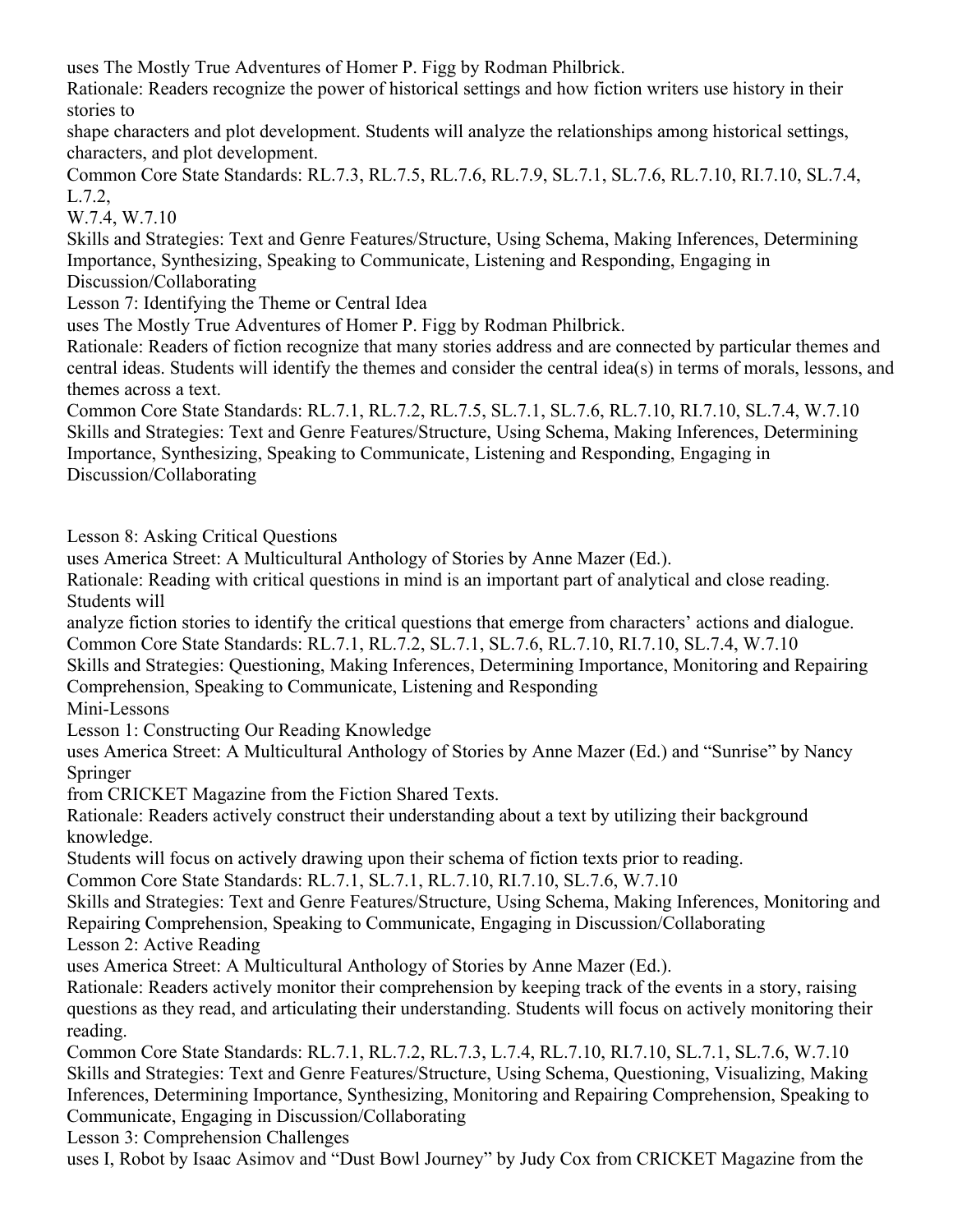Fiction

Shared Texts.

Rationale: Readers expect comprehension challenges when reading fiction. Students will identify and use a range

of strategies, such as predicting, visualizing, and clarifying in order to determine meaning and enhance their comprehension.

Common Core State Standards: RL.7.1, RL.7.4, RL.7.5, RL.7.6, RL.7.10, RI.7.10, SL.7.1, SL.7.6, W.7.10 Skills and Strategies: Text and Genre Features/Structure, Using Schema, Visualizing, Making Inferences, Determining Importance, Finding Word Meaning (Vocabulary), Monitoring and Repairing Comprehension

uses I, Robot by Isaac Asimov and "The Fate of Medusa" by Mark Hamilton from the Fiction Shared Texts. Rationale: Readers expect vocabulary or word-level challenges when reading fiction. Students will identify vocabulary or word-level challenges and use a range of strategies to determine meaning and enhance their comprehension.

Common Core State Standards: RL.7.1, RL.7.4, RL.7.5, L.7.4, L.7.5, RL.7.10, RI.7.6, RI.7.10, SL.7.1, SL.7.6, W.7.10

Skills and Strategies: Using Schema, Making Inferences, Synthesizing, Monitoring and Repairing Comprehension,

Finding Word Meaning (Vocabulary)

Lesson 5: Examining Multiple Points of View

uses I, Robot by Isaac Asimov and "Sunrise" by Nancy Springer from CRICKET Magazine from the Fiction Shared

Texts.

Rationale: Readers of fiction evaluate multiple characters' points of view and examine how the different perspectives influence the mood and tone of the story. Students will analyze how writers develop contrasting points

of view over the course of the text, which leads the readers to begin to infer the writers' message or purpose. Common Core State Standards: RL.7.1, RL.7.3, RL.7.5, RL.7.6, W.7.1, RL.7.10, RI.7.10, SL.7.1, SL.7.6, W.7.10

Skills and Strategies: Making Inferences, Determining Importance, Synthesizing, Speaking to Communicate, Engaging in Discussion/Collaborating

Lesson 6: Effects of Literary Techniques

uses "Sunrise" by Nancy Springer from CRICKET Magazine from the Fiction Shared Texts.

Rationale: Readers interpret and analyze literature by paying attention to specific words and phrases in order to

determine the mood and tone and how they shape the author's meaning in a text. Students will discover how to determine a text's tone and mood by analyzing how an author uses figurative language, word choice, and imagery

across a text.

Common Core State Standards: RL.7.1, RL.7.2, RL.7.3, RL.7.4, RL.7.5, RL.7.6, L.7.4, L.7.5, L.7.6, RL.7.10, RI.7.10, SL.7.1, SL.7.6, W.7.10

Skills and Strategies: Using Schema, Determining Importance, Synthesizing, Finding Word Meaning (Vocabulary),

Speaking to Communicate, Engaging in Discussion/Collaborating

Lesson 7: Analyzing Theme for Deeper Understanding

uses Rose Blanche by Roberto Innocenti and America Street: A Multicultural Anthology of Stories by Anne Mazer

(Ed.).

Rationale: Readers of fiction recognize that many stories are connected by particular themes or central ideas. Students will identify themes or central ideas across a variety of texts.

Common Core State Standards: RL.7.4, SL.7.2, RL.7.10, RI.7.10, SL.7.1, SL.7.6, W.7.10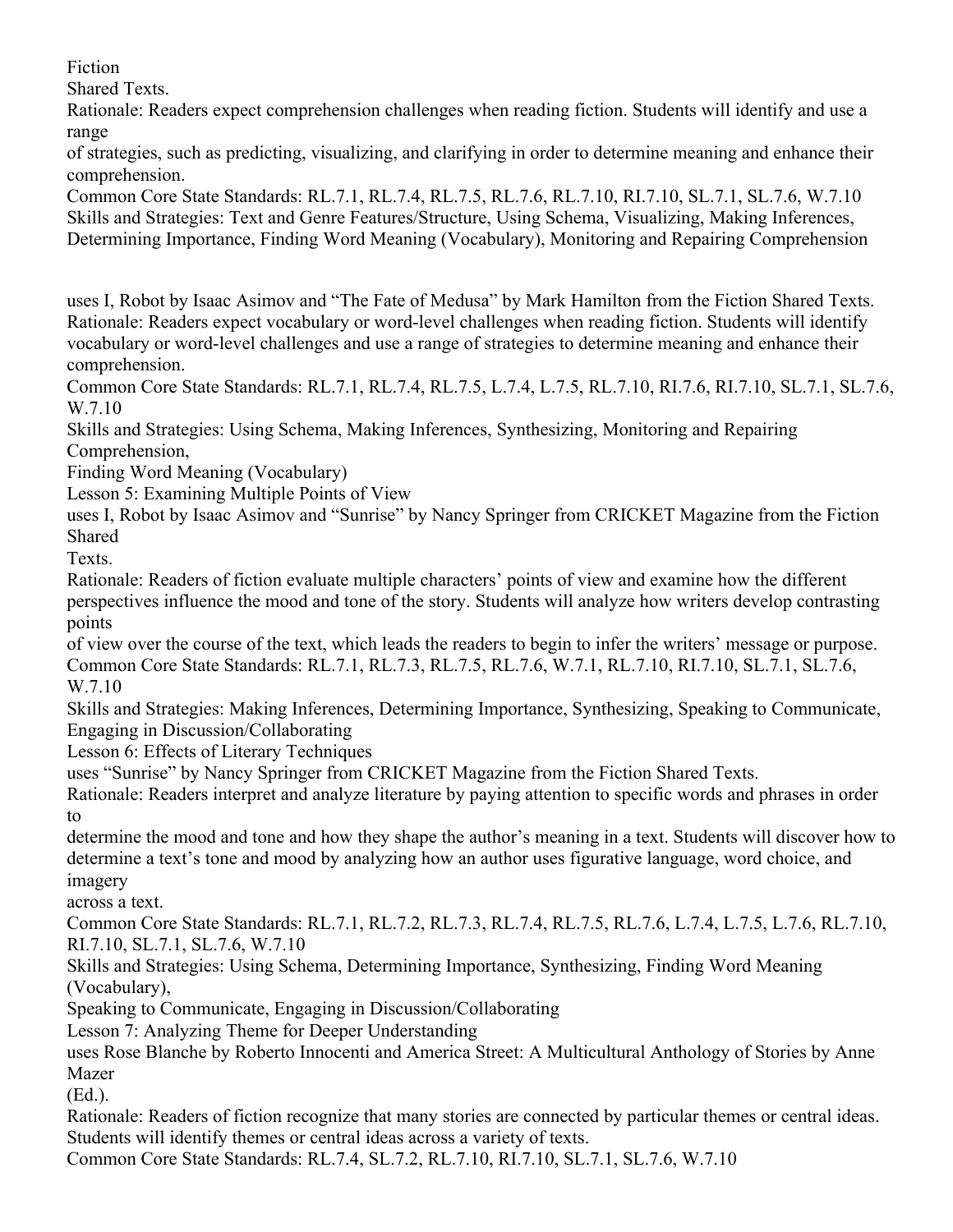Skills and Strategies: Text and Genre Features/Structure, Using Schema, Making Inferences, Determining Importance, Synthesizing, Finding Word Meaning (Vocabulary), Speaking to Communicate, Engaging in Discussion/Collaborating

Lesson 8: Collaborative Conversations

uses Rose Blanche by Roberto Innocenti and "The Fate of Medusa" by Mark Hamilton from the Fiction Shared

Texts.

Rationale: Readers engage in collaborative discussions on a range of texts, topics, and issues. Students will consider critical questions as they write about their reading in preparation for conversations with peers, building on

others' ideas and expressing their own clearly.

Common Core State Standards: RL.7.1, SL.7.1, SL.7.3, SL.7.4, L.7.4, L.7.5, RL.7.9, RL.7.10, RI.7.10, SL.7.6, W.7.10

Skills and Strategies: Questioning, Visualizing, Synthesizing, Speaking to Communicate, Listening and Responding, Engaging in Discussion/Collaborating

Lesson 9: Reading With Expression

uses The Miracle Worker: A Play by William Gibson and "The Fate of Medusa" by Mark Hamilton from the Fiction

Shared Texts.

Rationale: Readers consider pacing, tone, and fluency when reading performative fiction. Students will analyze the

structure of a play and understand how reading this type of fiction with expression enhances their engagement and

comprehension.

Common Core State Standards: RL.7.4, RL.7.5, L.7.4, L.7.5, RL.7.10, RI.7.10, SL.7.1, SL.7.6, W.7.10 Skills and Strategies: Text and Genre Features/Structure, Making Inferences, Determining Importance, **Monitoring** 

and Repairing Comprehension, Speaking to Communicate, Engaging in Discussion/Collaborating Lesson 10: Comparing Fiction Texts to Other Media Versions

uses The Miracle Worker: A Play by William Gibson and the 1962 movie version of The Miracle Worker. Rationale: Readers of fiction compare and contrast texts with movie, staged, audio, or multimedia versions that

address similar stories and themes. Students will identify and analyze distinct ways various media address a familiar

story through discussion and writing.

Common Core State Standards: RL.7.1, RL.7.5, RL.7.7, RI.7.7, RI.7.9, SL.7.2, SL.7.5, RL.7.10, RI.7.10, SL.7.1,

SL.7.6, W.7.10

Skills and Strategies: Text and Genre Features/Structure, Using Schema, Visualizing, Synthesizing, Speaking to

Communicate, Engaging in Discussion/Collaborating

Summative Assessment

Students will read the stories "Three Aunties" retold by Tim J. Myers and "A Boy Called Everest" by Jennifer R.

Hubbard from CRICKET Magazine in order to answer selected and constructed response questions.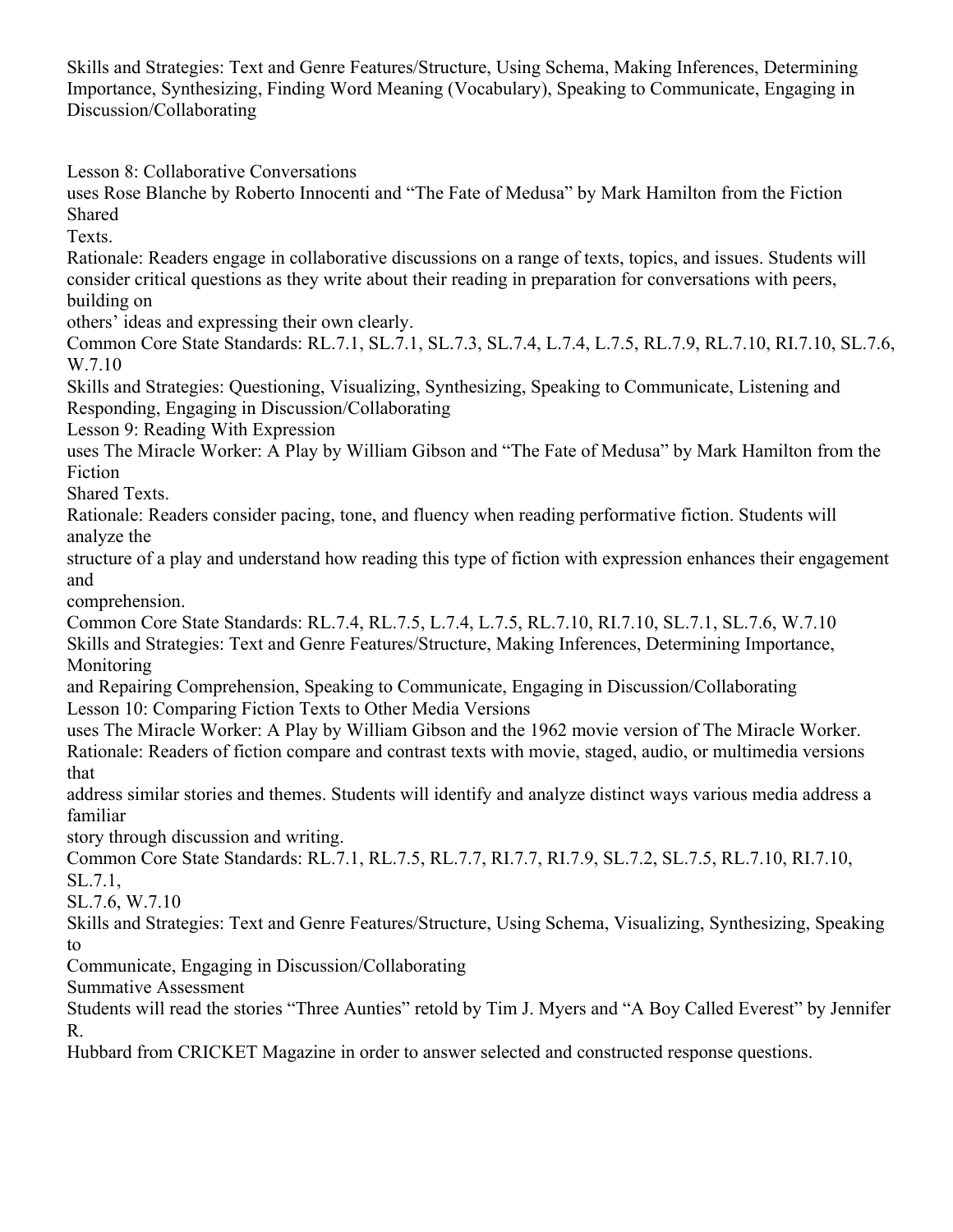# **Integration of Career Readiness, Life Literacies and Key Skills**

|                       | Digital tools make it possible to analyze and interpret data, including text, images, and<br>sound. These tools allow for broad concepts and data to be more effectively<br>communicated.                  |
|-----------------------|------------------------------------------------------------------------------------------------------------------------------------------------------------------------------------------------------------|
| TECH.9.4.8.CI.4       | Explore the role of creativity and innovation in career pathways and industries.                                                                                                                           |
| TECH.9.4.8.CT.2       | Develop multiple solutions to a problem and evaluate short- and long-term effects to<br>determine the most plausible option (e.g., MS-ETS1-4, 6.1.8.CivicsDP.1).                                           |
|                       | Multiple solutions often exist to solve a problem.                                                                                                                                                         |
| <b>TECH.9.4.8.IML</b> | Information and Media Literacy                                                                                                                                                                             |
| WRK.9.2.8.CAP.3       | Explain how career choices, educational choices, skills, economic conditions, and personal<br>behavior affect income.                                                                                      |
| <b>TECH.9.4.8.CI</b>  | Creativity and Innovation                                                                                                                                                                                  |
| TECH.9.4.8.IML.1      | Critically curate multiple resources to assess the credibility of sources when searching for<br>information.                                                                                               |
| <b>TECH.9.4.8.CT</b>  | <b>Critical Thinking and Problem-solving</b>                                                                                                                                                               |
| WRK.9.2.8.CAP.2       | Develop a plan that includes information about career areas of interest.                                                                                                                                   |
| WRK.9.2.8.CAP.4       | Explain how an individual's online behavior (e.g., social networking, photo exchanges,<br>video postings) may impact opportunities for employment or advancement.                                          |
| TECH.9.4.8.IML.3      | Create a digital visualization that effectively communicates a data set using formatting<br>techniques such as form, position, size, color, movement, and spatial grouping (e.g.,<br>6.SP.B.4, 7.SP.B.8b). |
| <b>WRK.9.2.8.CAP</b>  | <b>Career Awareness and Planning</b>                                                                                                                                                                       |
|                       |                                                                                                                                                                                                            |

# **Technology and Design Integration**

Students will interact with the unit using the Smartboard, Google Classrooom, document camera and Chromebooks.

|                   | Troubleshooting a problem is more effective when knowledge of the specific device along<br>with a systematic process is used to identify the source of a problem. |
|-------------------|-------------------------------------------------------------------------------------------------------------------------------------------------------------------|
| CS.6-8.8.1.8.CS.4 | Systematically apply troubleshooting strategies to identify and resolve hardware and<br>software problems in computing systems.                                   |

# **Interdisciplinary Connections**

Reading skills are required in all disciplines.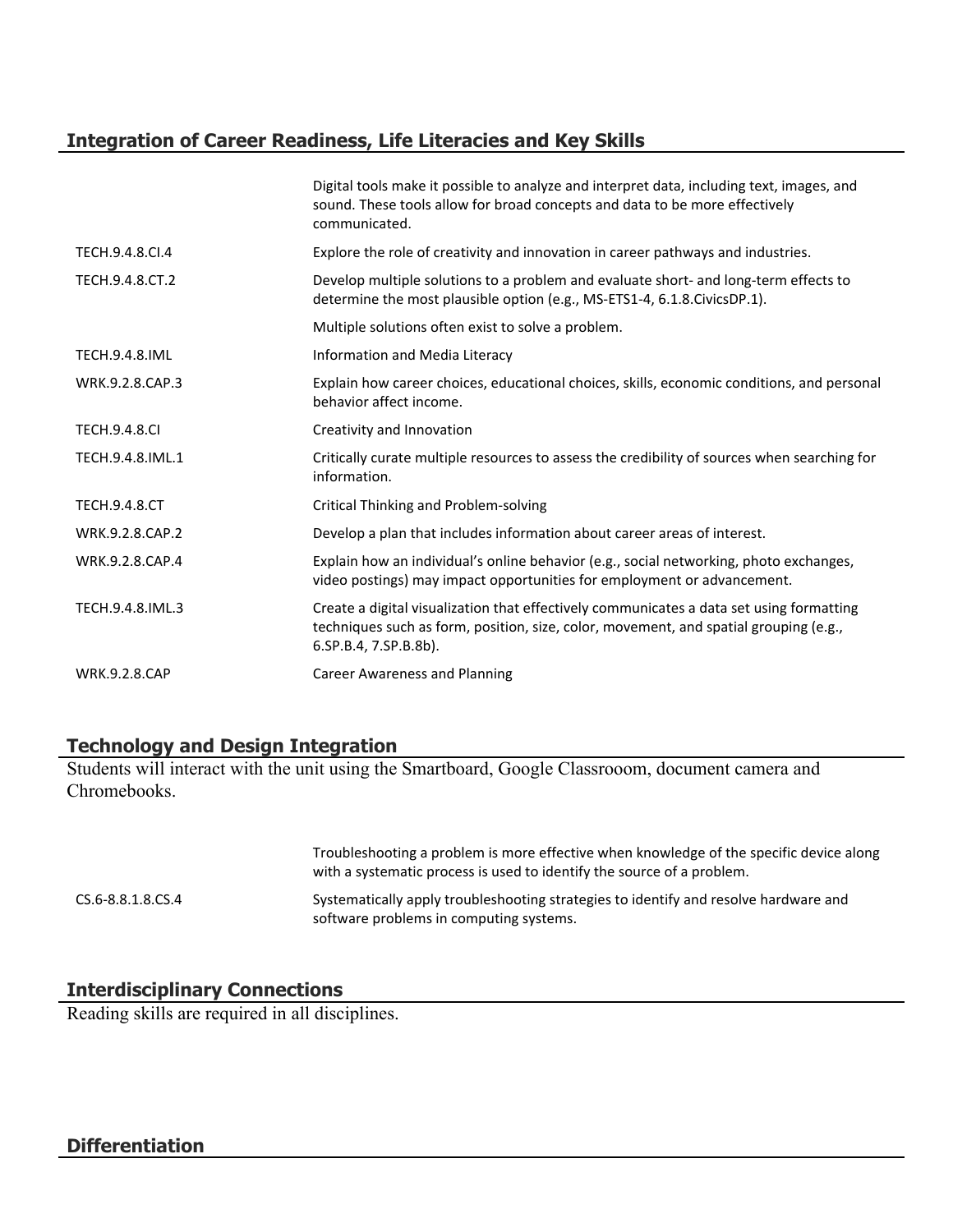- Understand that gifted students, just like all students, come to school to learn and be challenged.
- Pre-assess your students. Find out their areas of strength as well as those areas you may need to address before students move on.
- Consider grouping gifted students together for at least part of the school day.
- Plan for differentiation. Consider pre-assessments, extension activities, and compacting the curriculum.
- Use phrases like "You've shown you don't need more practice" or "You need more practice" instead of words like "qualify" or "eligible" when referring to extension work.
- Encourage high-ability students to take on challenges. Because they're often used to getting good grades, gifted students may be risk averse.
- **Definitions of Differentiation Components**:
	- o Content the specific information that is to be taught in the lesson/unit/course of instruction.
	- o Process how the student will acquire the content information.
	- o Product how the student will demonstrate understanding of the content.
	- $\circ$  Learning Environment the environment where learning is taking place including physical location and/or student grouping

#### **Differentiation occurring in this unit:**

Students will be encouraged to challenge themselves when writing. Struggling students will recieve additional instruction and modifications .

#### **Modifications & Accommodations**

Refer to QSAC EXCEL SMALL SPED ACCOMMOCATIONS spreadsheet in this discipline.

#### **Modifications and Accommodations used in this unit:**

504 and IEP modifications will be utilized.

#### **Benchmark Assessments**

**Benchmark Assessments** are given periodically (e.g., at the end of every quarter or as frequently as once per month) throughout a school year to establish baseline achievement data and measure progress toward a standard or set of academic standards and goals.

#### **Schoolwide Benchmark assessments:**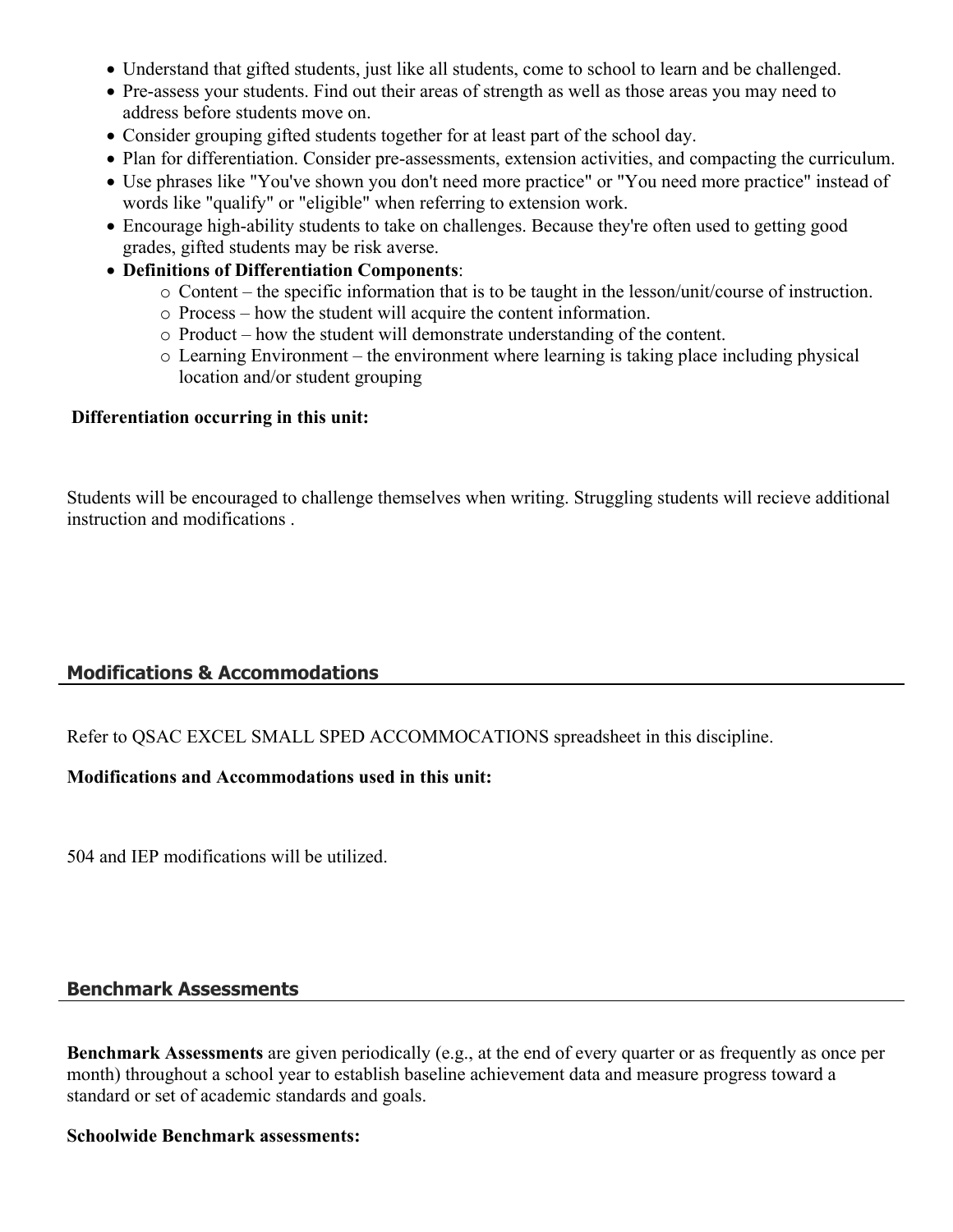Aimsweb benchmarks 3X a year

Linkit Benchmarks 3X a year

#### **Additional Benchmarks used in this unit:**

Writing samples

.

### **Formative Assessments**

Assessment allows both instructor and student to monitor progress towards achieving learning objectives, and can be approached in a variety of ways. **Formative assessment** refers to tools that identify misconceptions, struggles, and learning gaps along the way and assess how to close those gaps. It includes effective tools for helping to shape learning, and can even bolster students' abilities to take ownership of their learning when they understand that the goal is to improve learning, not apply final marks (Trumbull and Lash, 2013). It can include students assessing themselves, peers, or even the instructor, through writing, quizzes, conversation, and more. In short, formative assessment occurs throughout a class or course, and seeks to improve student achievement of learning objectives through approaches that can support specific student needs (Theal and Franklin, 2010, p. 151).

## **Formative Assessments used in this unit:**

**Quizzes** 

Rough drafts

discussion

#### **Summative Assessments**

**Summative assessments** evaluate student learning, knowledge, proficiency, or success at the conclusion of an instructional period, like a unit, course, or program. Summative assessments are almost always formally graded and often heavily weighted (though they do not need to be). Summative assessment can be used to great effect in conjunction and alignment with formative assessment, and instructors can consider a variety of ways to combine these approaches.

#### **Summative assessments for this unit:**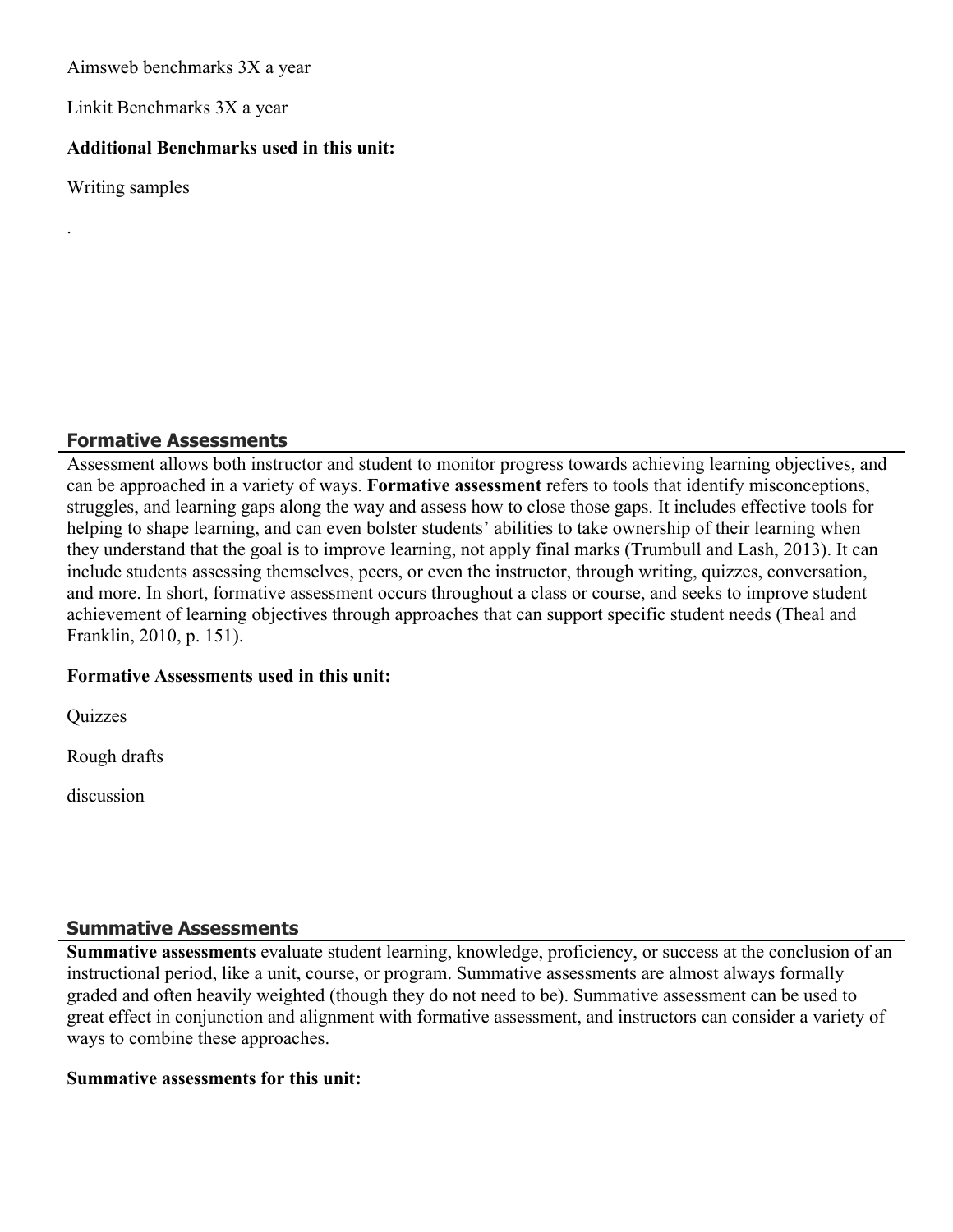Assessments from Schoolwide unit.

Teacher made assessments

Benchmark assessemnts

#### **Instructional Materials**

Mentor Texts America Street: A Multicultural Anthology of Stories by Anne Mazer (Ed.) I, Robot by Isaac Asimov Instead of Three Wishes: Magical Short Stories by Megan Whalen Turner The Miracle Worker: A Play by William Gibson The Mostly True Adventures of Homer P. Figg by Rodman Philbrick Rose Blanche by Roberto Innocenti Fiction Shared Texts "Dust Bowl Journey" by Judy Cox from CRICKET Magazine (Lexile Level: 730L) "The Fate of Medusa" by Mark Hamilton "Sunrise" by Nancy Springer from CRICKET Magazine (Lexile Level: 790L)

#### **Standards**

| LA.RL.7.9  | Compare, contrast and reflect on (e.g., practical knowledge, historical/cultural context,<br>and background knowledge) a fictional portrayal of a time, place, or character and a<br>historical account of the same period as a means of understanding how authors of fiction<br>use or alter history. |
|------------|--------------------------------------------------------------------------------------------------------------------------------------------------------------------------------------------------------------------------------------------------------------------------------------------------------|
| LA.RL.7.10 | By the end of the year read and comprehend literature, including stories, dramas, and<br>poems at grade level text-complexity or above, scaffolding as needed.                                                                                                                                         |